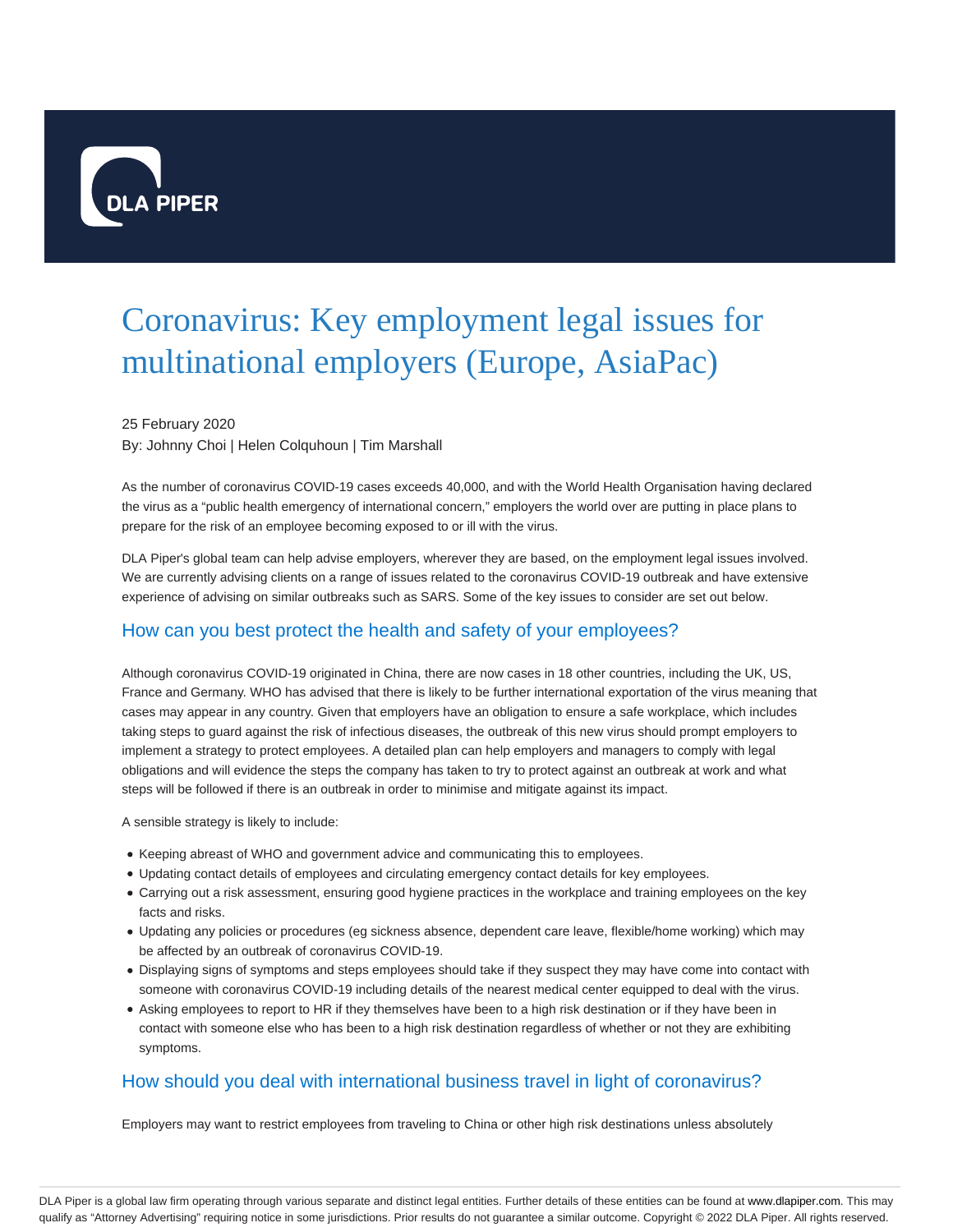necessary, as is currently being advised by a number of governments. While the Chinese government has placed the city of Wuhan, and other high-risk cities, under lockdown, and international travel to China has been reduced by commercial air carriers, the virus still continues to spread. If employees must travel, they should be advised to follow infection control precautions with careful hygiene; avoiding contact with sick people; avoiding contact with animals and uncooked animal products; and wearing personal protective equipment.

In terms of employees returning from China or other high risk destinations to their home country, the restrictions which are in place in various countries mean that individuals may be subject to screening at airports, mandatory quarantine or monitored self-quarantine. As a result, employers should put in place protocols which are likely to vary for employees who are subject to mandatory quarantine and cannot to return to the workplace; employees who under monitored self-quarantine; and employees who have travelled to a high risk destinations (or have had contact with someone who recently has) and demonstrate symptoms consistent with a cold.

For those who require quarantine, employers should encourage employees to adhere to the quarantine restrictions and either work remotely or take time off work. During any quarantine period, employers should generally expect to continue to pay the employee their ordinary wages and contractual benefits – provided they are otherwise ready and willing to work. Legal advice for the particular work location is likely to be prudent if any alternatives are being considered.

# Can you require employees to stay at home if there is any risk that they may have come into contact with coronavirus?

Employers are likely to want to require employees who have travelled to or been in close contact with someone from a high risk area to be placed on enforced leave or require them to work from home until it is clear they are not infected.

Employers should carefully review internal policies and contracts of employment to check whether there are any provisions enabling them to do this lawfully, and, if there are no such provisions (and depending on the applicable laws in the relevant jurisdiction), weigh up the risks of the 'quarantined' employee bringing a claim versus their general duty of care towards all employees.

Any period of time for which an employee is required to remain away from the workplace should be reasonable, which in general will be no longer than the time taken to establish that the virus has not been communicated. Unless the local regime or contract provides otherwise, employees should be paid as normal, at least until such time as they are either declared unfit for work - so that any sick leave entitlements kick in - or are able to return. Employers should also take all necessary steps to ensure that employees are able to continue to work (if they are well enough to do so) to avoid employees suffering any prejudice as a result of being required to work from home.

# Can an employer carry out medical screening if an employee has been to a high risk destination?

The right to screen employees or require them to attend medical appointments will depend on the local legal position and contractual rights, and here employers need to balance the obligation to provide a safe workplace against obligations of data privacy and confidentiality. Whether it is proportionate and reasonable to ask an employee to undergo a screening test and the potential options if the employee refuses will also depend in part on the medical advice received in the relevant jurisdiction regarding the necessary precautions, taking into account the level of potential exposure and risk. Discrimination risks could also arise if employers single out certain employees based solely on their nationality or racial or ethnic origin.

Information gathered about the health of an employee will be classed as sensitive data in some jurisdictions, requiring special handling, so employers should always take care to keep information relating to the health of employees confidential. Data privacy issues also arise in relation to measures such as mandatory temperature testing and requiring employees/visitors to fill in travel or health declaration forms.

## What can an employer do about employees who refuse to come into work or travel?

Employers need to balance the need to keep genuinely sick employees away from the workplace and the need to prevent unauthorized absence. While employment laws vary from country to country, employers generally have a duty of care